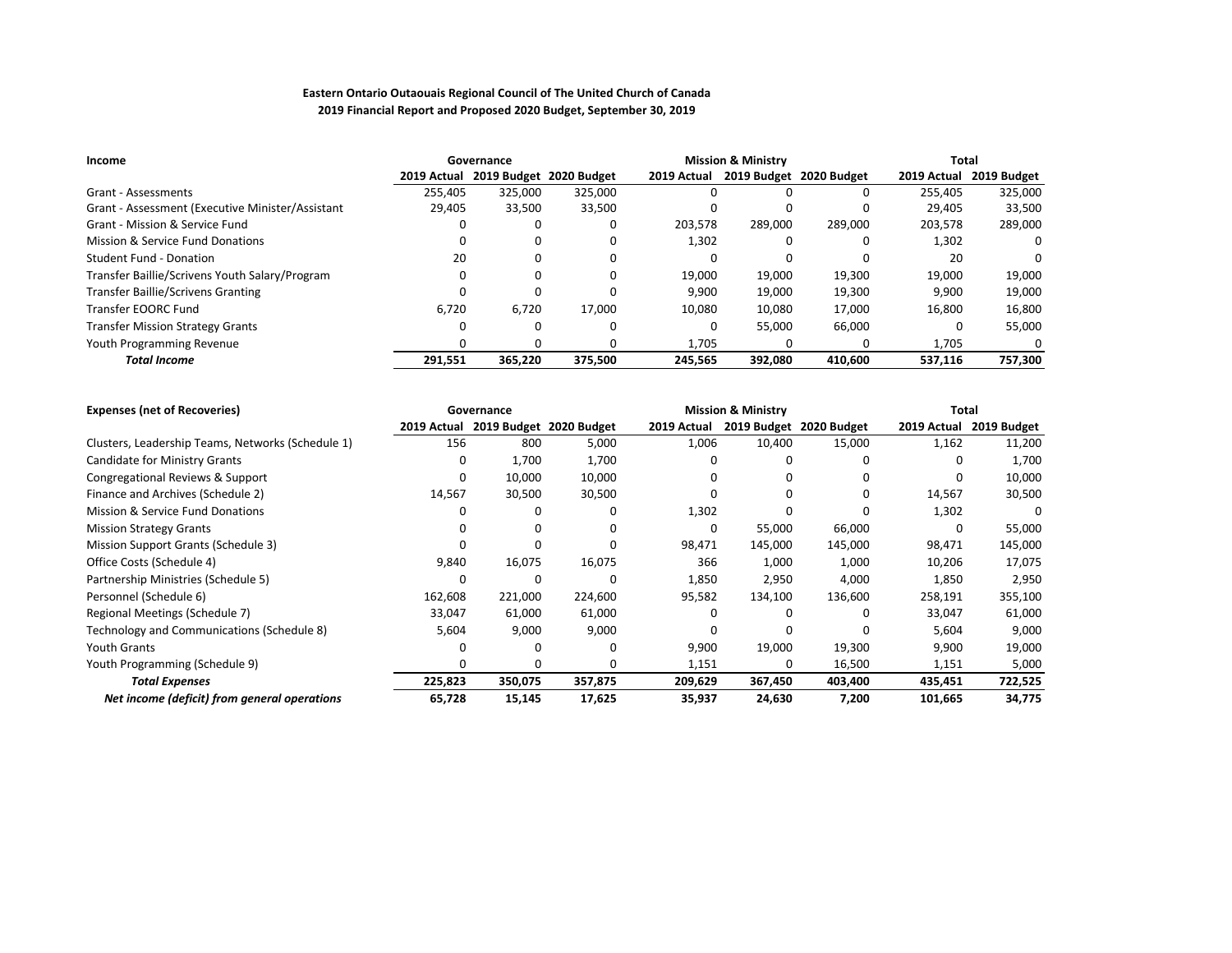| Schedule 1 - Clusters, Leadership Teams, Networks |     | Governance                          | <b>Mission &amp; Ministry</b> |             |        |                         | Total    |                         |
|---------------------------------------------------|-----|-------------------------------------|-------------------------------|-------------|--------|-------------------------|----------|-------------------------|
|                                                   |     | 2019 Actual 2019 Budget 2020 Budget |                               | 2019 Actual |        | 2019 Budget 2020 Budget |          | 2019 Actual 2019 Budget |
| Camping Leadership Team                           |     |                                     |                               | 89          | 400    | 400                     | 89       | 400                     |
| Chaplaincy Leadership Team                        |     |                                     |                               |             | 1,500  | 1,500                   | 0        | 1,500                   |
| Contingency (allocations yet to be determined)    |     |                                     | 4,200                         |             |        | 4,600                   | $\Omega$ | $\Omega$                |
| Finance Leadership Team                           | 156 | 400                                 | 400                           |             |        |                         | 156      | 400                     |
| Justice, Global, and Ecumenical Relations         |     |                                     |                               | 917         | 5.000  | 5.000                   | 917      | 5,000                   |
| Lay Worship Leaders                               |     |                                     |                               |             | 3.000  | 3.000                   | 0        | 3.000                   |
| Pastoral Relations Leadership Team                |     | 400                                 | 400                           |             |        |                         | 0        | 400                     |
| <b>Right Relations</b>                            |     |                                     |                               |             | 500    | 500                     | 0        | 500                     |
| Total                                             | 156 | 800                                 | 5.000                         | 1.006       | 10.400 | 15.000                  | 1.162    | 11.200                  |

| <b>Schedule 2 - Finance and Archives</b> | Governance |                                     |        |             | <b>Mission &amp; Ministry</b> | Total                   |        |                         |
|------------------------------------------|------------|-------------------------------------|--------|-------------|-------------------------------|-------------------------|--------|-------------------------|
|                                          |            | 2019 Actual 2019 Budget 2020 Budget |        | 2019 Actual |                               | 2019 Budget 2020 Budget |        | 2019 Actual 2019 Budget |
| Archives Honourarium                     | 1,380      | 10.000                              | 10,000 |             |                               | 0                       | 1.380  | 10,000                  |
| Archives Office and Travel Expenses      | 187        | 600                                 | 600    |             | 0                             | 0                       | 187    | 600                     |
| Archives Ontario Archives                | 5,752      | 11,000                              | 11,000 |             | 0                             | $\Omega$                | 5,752  | 11,000                  |
| <b>Bank and Review Costs</b>             | 504        | 1,500                               | 1,500  |             | 0                             | 0                       | 504    | 1,500                   |
| Incorporated Ministries                  | 375        | 750                                 | 750    |             | 0                             | $\Omega$                | 375    | 750                     |
| Insurance                                |            | 50                                  | 50     |             | $\Omega$                      | $\Omega$                |        | -50                     |
| Treasurer Honourarium                    | 6.000      | 6.000                               | 6.000  |             | 0                             | $\Omega$                | 6.000  | 6,000                   |
| Treasurer Office Expense                 | 369        | 600                                 | 600    |             |                               |                         | 369    | 600                     |
| Total                                    | 14.567     | 30.500                              | 30.500 |             | 0                             | 0                       | 14.567 | 30,500                  |

| <b>Schedule 3 - Mission Support Grants</b> |   | Governance                          | <b>Mission &amp; Ministry</b> |             |         |                         | <b>Total</b> |                         |
|--------------------------------------------|---|-------------------------------------|-------------------------------|-------------|---------|-------------------------|--------------|-------------------------|
|                                            |   | 2019 Actual 2019 Budget 2020 Budget |                               | 2019 Actual |         | 2019 Budget 2020 Budget |              | 2019 Actual 2019 Budget |
| Algonguin Chaplaincy                       | 0 | 0                                   | 0                             | 4,163       | 5,550   | 5,550                   | 4,163        | 5,550                   |
| Alwyn Community of Faith                   | 0 | 0                                   | 0                             | 4,275       | 5,700   | 5,700                   | 4,275        | 5,700                   |
| Camp Lau-ren                               |   | 0                                   | 0                             | 15,920      | 15,920  | 15,920                  | 15,920       | 15,920                  |
| Carlington Chaplaincy                      |   | 0                                   | 0                             | 4.770       | 6,360   | 6,360                   | 4,770        | 6,360                   |
| Centre 507                                 |   | 0                                   | 0                             | 20,906      | 27,875  | 27,875                  | 20,906       | 27,875                  |
| Contingency                                |   | 0                                   | 0                             |             | 26,345  | 26,345                  |              | 26,345                  |
| Golden Lake Camp                           | ŋ | 0                                   | $\Omega$                      | 15.000      | 15,000  | 15,000                  | 15,000       | 15,000                  |
| House of Lazarus                           |   | 0                                   | 0                             | 24,750      | 33,000  | 33,000                  | 24,750       | 33,000                  |
| Ottawa West End Chaplaincy                 | 0 | 0                                   | 0                             | 1,688       | 2,250   | 2,250                   | 1,688        | 2,250                   |
| Rideau Hill Camp                           |   | 0                                   | 0                             | 7,000       | 7.000   | 7,000                   | 7,000        | 7,000                   |
| Total                                      | 0 | 0                                   | 0                             | 98.471      | 145.000 | 145.000                 | 98,471       | 145,000                 |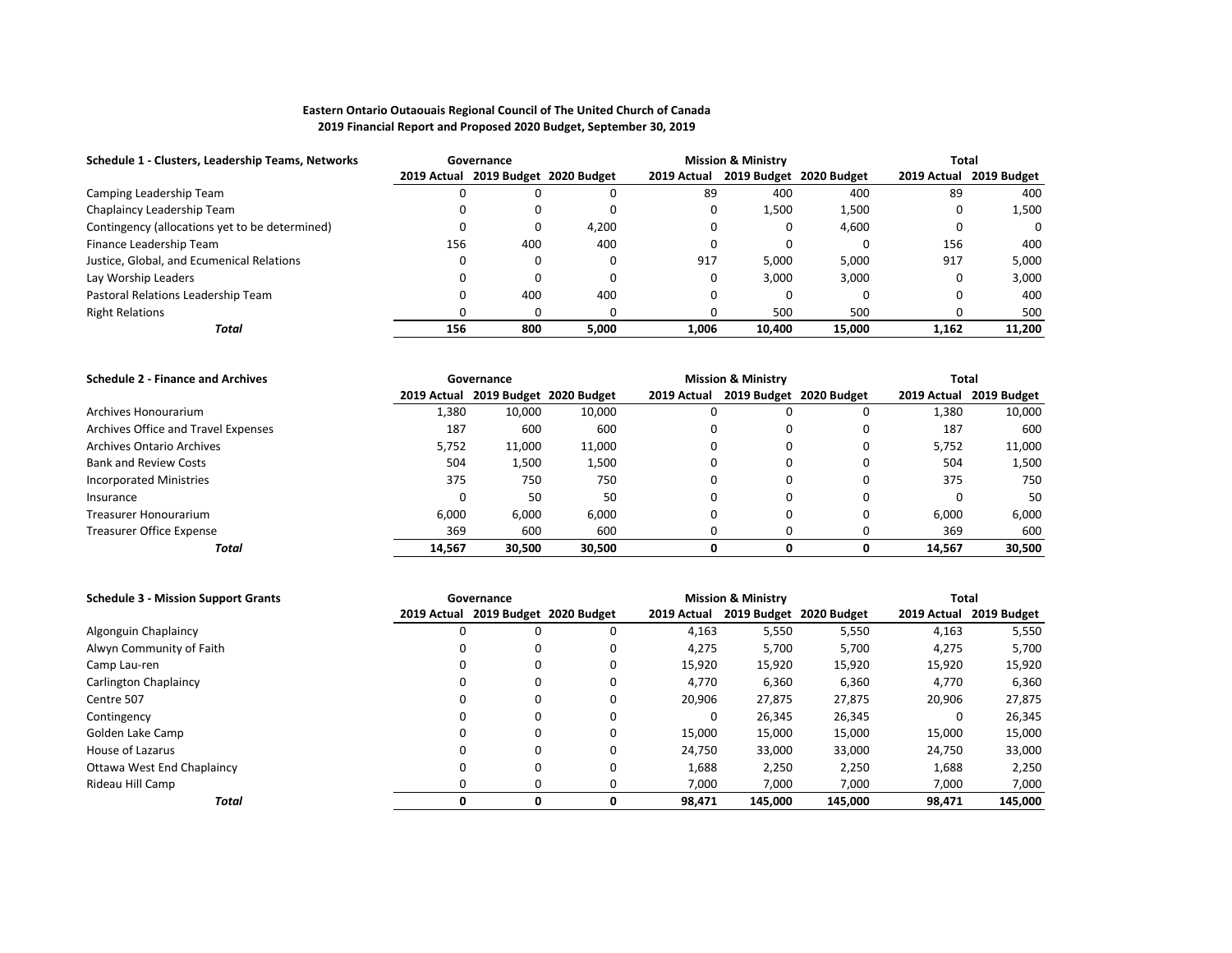| <b>Schedule 4 - Office Costs</b>   |          | <b>Mission &amp; Ministry</b><br>Governance |        |             |              | <b>Total</b>            |        |                         |
|------------------------------------|----------|---------------------------------------------|--------|-------------|--------------|-------------------------|--------|-------------------------|
|                                    |          | 2019 Actual 2019 Budget 2020 Budget         |        | 2019 Actual |              | 2019 Budget 2020 Budget |        | 2019 Actual 2019 Budget |
| Carleton Place                     |          |                                             |        |             |              |                         |        |                         |
| Photocopier                        | 0        | 1,500                                       | 1,500  | 0           | $\mathbf 0$  | 0                       | 0      | 1,500                   |
| Postage                            | 35       | 250                                         | 250    | 0           | $\Omega$     | 0                       | 35     | 250                     |
| Rent                               | 4,800    | 4,800                                       | 4,800  | 0           | 0            | 0                       | 4,800  | 4,800                   |
| <b>Supplies</b>                    | 350      | 1,500                                       | 1,500  | 0           | <sup>0</sup> | 0                       | 350    | 1,500                   |
| Home Offices                       | 0        | $\Omega$                                    | 0      | 366         | 1,000        | 1,000                   | 366    | 1,000                   |
| <b>Sundry (Transitional Costs)</b> | 356      | 500                                         | 500    | 0           | 0            | 0                       | 356    | 500                     |
| Summerlea (16.6% of costs)         |          |                                             |        |             |              |                         |        |                         |
| Elevator                           | 60       | 175                                         | 175    | 0           | $\mathbf 0$  | 0                       | 60     | 175                     |
| Hydro                              | 144      | 425                                         | 425    | 0           | $\Omega$     | 0                       | 144    | 425                     |
| Internet                           | 32       | 150                                         | 150    | 0           | $\Omega$     | 0                       | 32     | 150                     |
| Photocopier                        | $\Omega$ | 350                                         | 350    | 0           | $\Omega$     | 0                       | 0      | 350                     |
| Postage                            | 0        | 500                                         | 500    | 0           | $\Omega$     | 0                       | 0      | 500                     |
| Rent                               | 3,978    | 4,000                                       | 4,000  | 0           | $\Omega$     | 0                       | 3,978  | 4,000                   |
| <b>Supplies</b>                    | 86       | 1,500                                       | 1,500  | 0           | $\Omega$     | 0                       | 86     | 1,500                   |
| Telephone                          | 0        | 425                                         | 425    | 0           |              | $\Omega$                | 0      | 425                     |
| <b>Total</b>                       | 9,840    | 16,075                                      | 16,075 | 366         | 1,000        | 1,000                   | 10,206 | 17,075                  |

| <b>Schedule 5 - Partnerships</b>    | Governance                          |  |             | <b>Mission &amp; Ministry</b> |                         | Total |                         |  |
|-------------------------------------|-------------------------------------|--|-------------|-------------------------------|-------------------------|-------|-------------------------|--|
|                                     | 2019 Actual 2019 Budget 2020 Budget |  | 2019 Actual |                               | 2019 Budget 2020 Budget |       | 2019 Actual 2019 Budget |  |
| Affirm United                       |                                     |  |             | 100                           | 100                     |       | 100                     |  |
| Christian Council of Capital Region | O                                   |  | 250         | 250                           | 250                     | 250   | 250                     |  |
| Contingency (yet to be allocated)   | 0                                   |  |             |                               | 1,050                   | 0     | $\Omega$                |  |
| Multi Faith Housing Intiative       |                                     |  | 100         | 100                           | 100                     | 100   | 100                     |  |
| Pastoral Care in Secondary Schools  |                                     |  |             | 500                           | 500                     | 0     | 500                     |  |
| Royal College of Organists          |                                     |  |             | 500                           | 500                     |       | 500                     |  |
| Social Justice Network in Ontario   |                                     |  | 1,500       | 1,500                         | 1,500                   | 1,500 | 1,500                   |  |
| Total                               |                                     |  | 1.850       | 2.950                         | 4.000                   | 1,850 | 2,950                   |  |

| Schedule 6 - Personnel                | Governance |         |                                     |             | <b>Mission &amp; Ministry</b> |                         | Total       |             |  |
|---------------------------------------|------------|---------|-------------------------------------|-------------|-------------------------------|-------------------------|-------------|-------------|--|
|                                       |            |         | 2019 Actual 2019 Budget 2020 Budget | 2019 Actual |                               | 2019 Budget 2020 Budget | 2019 Actual | 2019 Budget |  |
| Benefits (United Church & Government) | 22,326     | 30,000  | 30,600                              | 15,529      | 20.750                        | 21,250                  | 37,855      | 50,750      |  |
| <b>Continuing Education</b>           | 133        | 4,000   | 4,000                               | 90          | 2,100                         | 2,100                   | 223         | 6,100       |  |
| Executive Minister/Assistant (16.6%)  | 29.405     | 33,500  | 33,500                              | 0           |                               |                         | 29.405      | 33,500      |  |
| Meetings/Hospitality                  | 2,287      | 5,000   | 5,000                               | 349         | 1.000                         | 1,000                   | 2,637       | 6,000       |  |
| <b>Salaries</b>                       | 102,976    | 137,500 | 140,500                             | 76.282      | 101,750                       | 103,750                 | 179,258     | 239,250     |  |
| <b>Telephones</b>                     | 878        | 2,000   | 2,000                               | 1,000       | 2,500                         | 2,500                   | 1,878       | 4,500       |  |
| Travel                                | 4,602      | 9,000   | 9,000                               | 2,332       | 6,000                         | 6,000                   | 6,935       | 15,000      |  |
| Total                                 | 162.608    | 221.000 | 224.600                             | 95.582      | 134.100                       | 136.600                 | 258.191     | 355.100     |  |